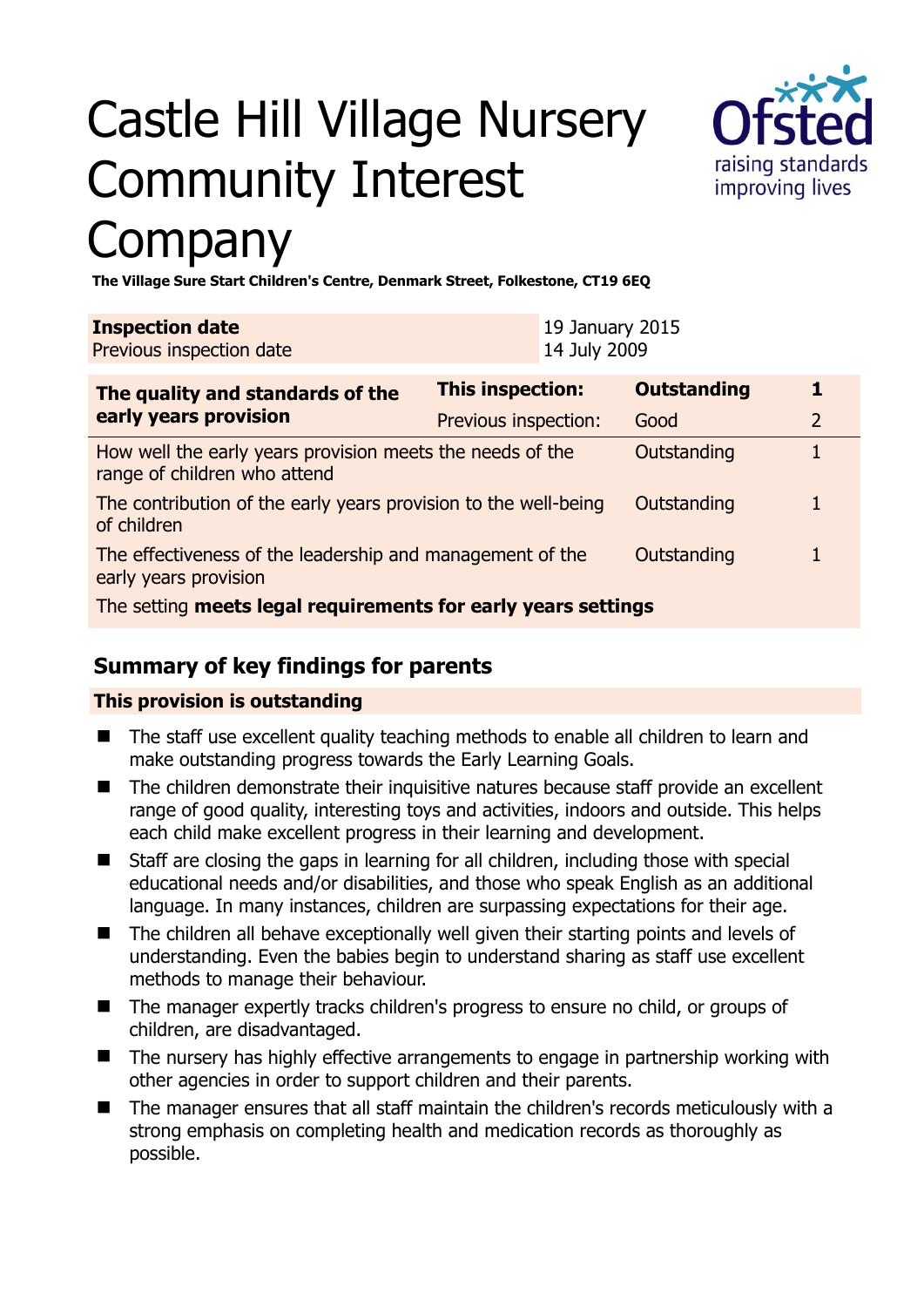# **What the setting needs to do to improve further**

#### **To further improve the quality of the early years provision the provider should:**

 $\blacksquare$  increase the opportunities for babies to develop early writing skills by exploring mark marking in the outdoor area.

#### **Inspection activities**

- The inspector sampled a variety of paperwork, including the nursery's safeguarding policy and procedures.
- The inspector observed the interaction between staff and children inside and outdoors.
- The inspector talked to children, parents and staff to gain their views.
- The inspector carried out a joint observation with the manager in the baby room.

### **Inspector**

Linda Coccia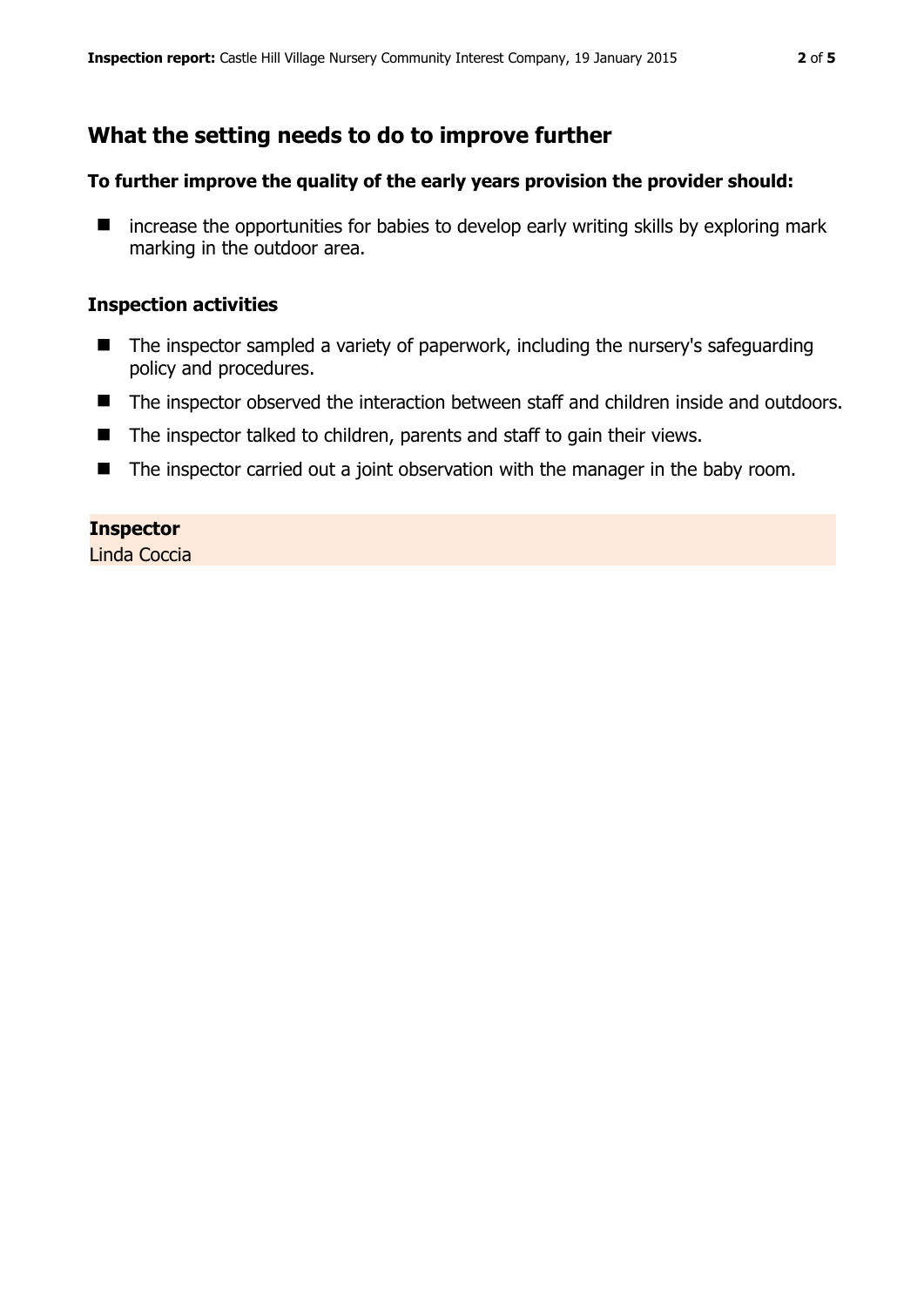## **Inspection findings**

#### **How well the early years provision meets the needs of the range of children who attend. This is outstanding**

The highly qualified staff demonstrate an excellent understanding of how young children learn and develop. Their experience of observing and assessing children means that they quickly focus on areas where children are not achieving or developing as expected. Accurate assessments inform the activity planning, resulting in an interesting and exciting educational programme. For example, the older children are adept at using the electronic whiteboards to produce music to dance to. Superb activities to practise early writing are available to older children outside, but these are less extensive for the babies. Staff use excellent methods to teach all children the skills needed for speech and communication, including the use of sign language. This is particularly effective in supporting those children who speak English as an additional language. The older children receive excellent support for their moves to school. They are regularly involved in activities with the school Reception class and mix daily with the maintained nursery class led by a qualified teacher.

#### **The contribution of the early years provision to the well-being of children is outstanding**

New children settle exceptionally well into the nursery. Staff use highly effective methods to find out about the children before they start. Therefore, care practices have an excellent impact on children's confidence as they move freely around. The babies and toddlers both demonstrate excellent emotional well-being and separate from their carers readily, the youngest children returning regularly to their key person for cuddles and reassurance. Excellent risk assessments, conducted by staff and managers, ensure children are safe from hazards indoors, outside and on outings into the community. Children take risks in their physical play as they use the substantial range of large outdoor play equipment. They understand the rules involved in handling equipment safely, including the safe use of eating utensils at mealtimes. Children demonstrate they feel physically safe in the nursery through their excellent attitudes and demeanours.

#### **The effectiveness of the leadership and management of the early years provision is outstanding**

Managers ensure that staff have a thorough understanding of how to safeguard children through extensive discussion of child protection issues at all staff meetings. The excellent internal procedures reflect those of the Local Safeguarding Children Board. The nursery has a designated person for child protection and all staff take individual responsibility for following procedures. Staff keep meticulous records of children's personal details and attendances. The manager records and evaluates the views of all users in order to create an extensive action programme to maintain and further the excellent, continuous improvement of the nursery.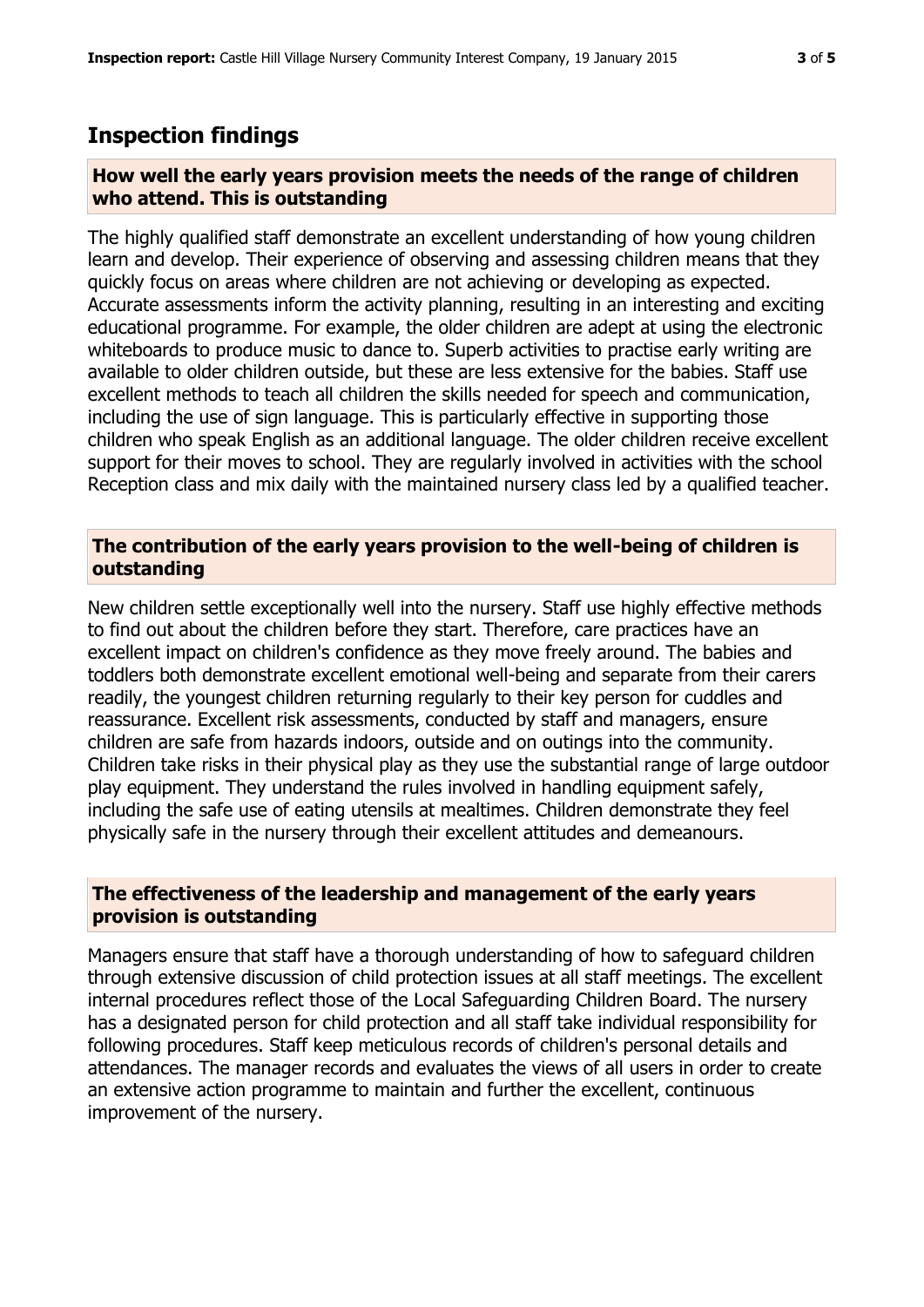# **Setting details**

| Unique reference number            | EY371457                                                    |
|------------------------------------|-------------------------------------------------------------|
| <b>Local authority</b>             | Kent                                                        |
| <b>Inspection number</b>           | 829229                                                      |
| <b>Type of provision</b>           | Full-time provision                                         |
| <b>Registration category</b>       | Childcare - Non-Domestic                                    |
| Age range of children              | $0 - 5$                                                     |
| <b>Total number of places</b>      | 79                                                          |
| Number of children on roll         | 161                                                         |
| <b>Name of provider</b>            | Castle Hill Village Nursery (Community Interest<br>Company) |
| <b>Date of previous inspection</b> | 14 July 2009                                                |
| <b>Telephone number</b>            | 01303 856 200                                               |

Castle Hill Village Nursery registered in 2008 and is a community interest group run by Castle Village Nursery (community interest company). It operates from three rooms on the grounds of the Village Sure Start Children's Centre. All children share access to a secure outdoor play area. The nursery receives funding to provide free nursery education for children aged two, three and four. Sessions are from 8am to 6pm five days a week for 49 weeks of the year. The nursery employs 16 members of staff, of whom 14 hold recognised childcare qualifications. One of the staff holds Qualified Teacher Status.

This inspection was carried out by Ofsted under sections 49 and 50 of the Childcare Act 2006 on the quality and standards of provision that is registered on the Early Years Register. The registered person must ensure that this provision complies with the statutory framework for children's learning, development and care, known as the Early Years Foundation Stage.

Any complaints about the inspection or the report should be made following the procedures set out in the guidance 'Complaints procedure: raising concerns and making complaints about Ofsted', which is available from Ofsted's website: www.gov.uk/government/organisations/ofsted. If you would like Ofsted to send you a copy of the guidance, please telephone 0300 123 4234, or email enquiries@ofsted.gov.uk.